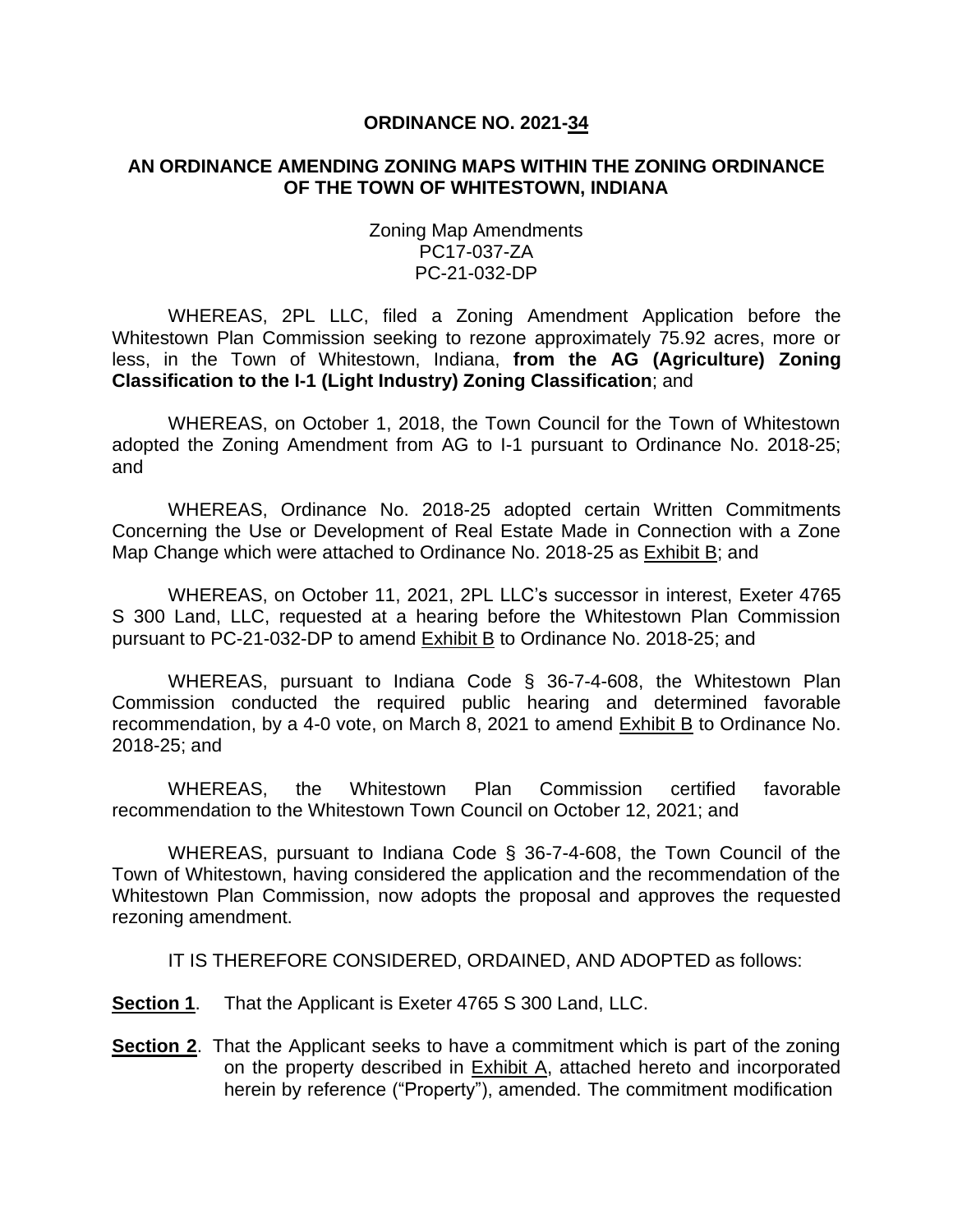it seeks to have is attached in  $Exhibit B$  ("Revised Commitments"). The Revised Commitments remove a requirement for a landscape berm on the north end of the Property because the land to the north of the Property is now also zoned I-1 and a landscape berm is no longer needed on the north end. The Revised Commitments preserve, however, berm requirements on the west and south end of the property.

- **Section 3**. The Applicant shall record this Ordinance in the chain of title for the Property.
- **Section 4**. That the Town Council of Whitestown has paid reasonable regard to the comprehensive plan; current conditions and the character of current structures and uses in each district; the most desirable use for which the land in each district is adapted; the conservation of property values throughout the jurisdiction; and responsible development and growth.
- **Section 5**. That the Town Council hereby adopts the amendment to Ordinance No. 2018-25 which amends the commitment with respect to the Property, such that the Property is zoned to the I-1 (Light Industry) Zoning Classification subject to the Revised Commitments which are attached hereto as Exhibit B.
- **Section 6.** This Ordinance shall be in full force and effect from and after its passage and upon presentation of proof by Petitioner to the Town that this Ordinance and the Commitments have been recorded.
- **Section 7.** Except as expressly amended hereby, Ordinance No. 2018-25 shall otherwise remain in full force and effect.

ALL OF WHICH IS ADOPTED this \_\_\_\_\_\_ day of \_\_\_\_\_\_\_\_\_\_\_, 2021, by the Town Council of the Town of Whitestown, Indiana.

TOWN COUNCIL OF WHITESTOWN, INDIANA

Clinton Bohm, President

ATTEST: